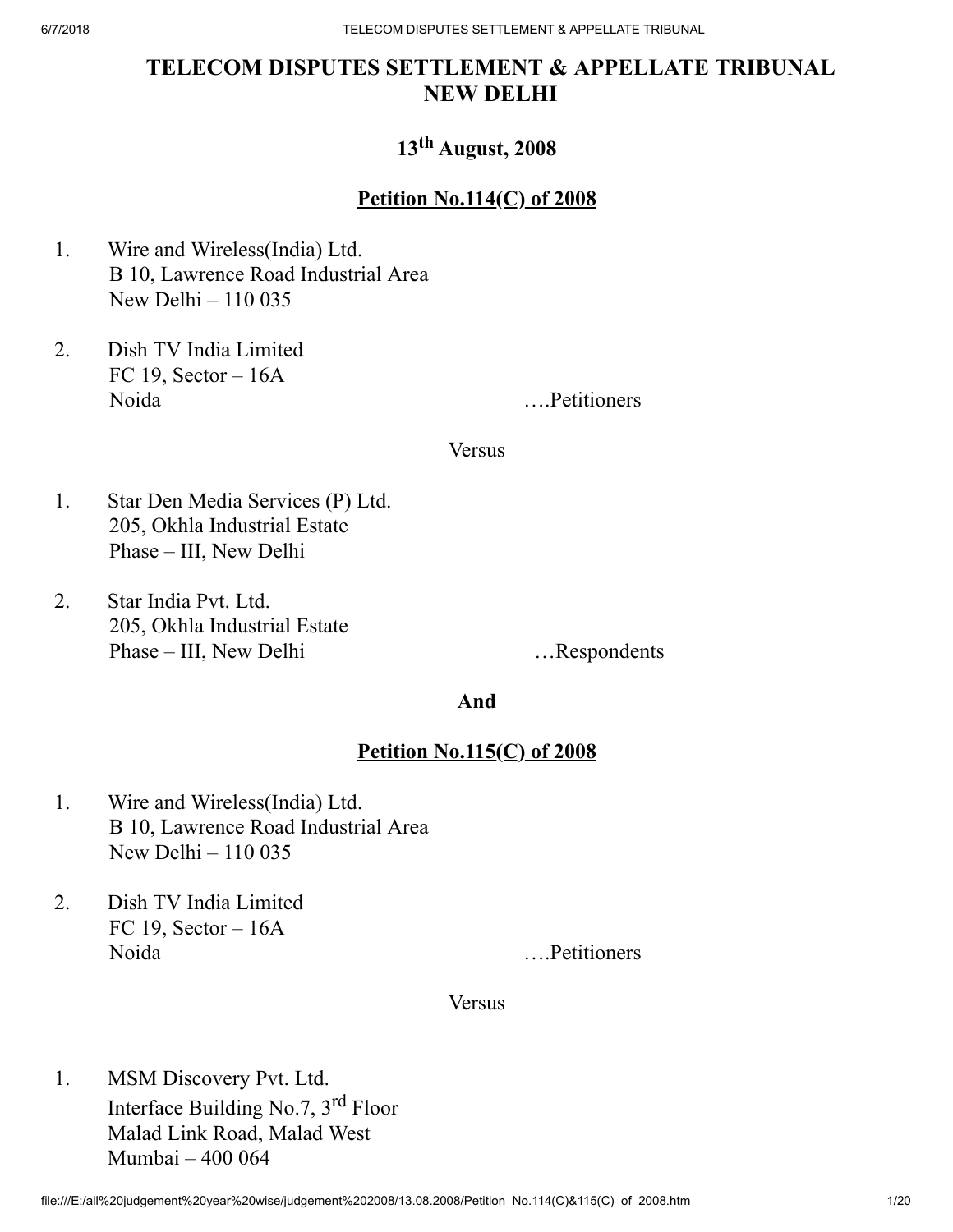2. SET Discovery Private Limited Interface Building No.7, 3<sup>rd</sup> Floor Malad Link Road, Malad West Mumbai – 400 064

## BEFORE: HON'BLE MR.JUSTICE ARUN KUMAR, CHAIRPERSON

| For Petitioners | Mr. Maninder Singh, Advocate<br>Mr. Yoginder Handoo, Advocate<br>Mr.Kunal Sood, Advocate                                            |
|-----------------|-------------------------------------------------------------------------------------------------------------------------------------|
| For Respondent  | Mr.C.S. Vaidyanathan, Sr. Advocate<br>Mr.Ramji Srinivasan, Sr.Advocate<br>Ms. Mamta Tiwari, Advocate<br>Mr. Prateek Kumar, Advocate |

## ORDER

This order will dispose of these two petitions. I had directed that the matter be listed for hearing regarding prayer of petitioner for interim relief. However, at the commencement of hearing counsel for both parties stated that the arguments for purposes of interim relief as well as for final disposal will be the same and, therefore, the matter be considered for final disposal. Accordingly, I have heard the matter fully and I propose to dispose of the same.

Petitioner No.2 holds a licence for distribution of signals of TV channels through HITS (Headend-In-The-Sky) platform granted by the Government of India. The petitioner No.1 is a Multi-System Operator (MSO). Both the petitioners are companies belonging to the same group. The prayer in the petition is for direction to respondents to make available to the petitioners activated decoders/viewing cards forthwith for receiving signals of the channels available with the respondents on non-discriminatory basis for distribution on the HITS platform of petitioners. It is submitted that petitioner No.1 is a Multi System Operator and is supplying various Free-to-Air channels and Pay channels to subscribers through its distribution network and cable operators throughout the country. Petitioner No.1 is an existing affiliate of the respondents and is availing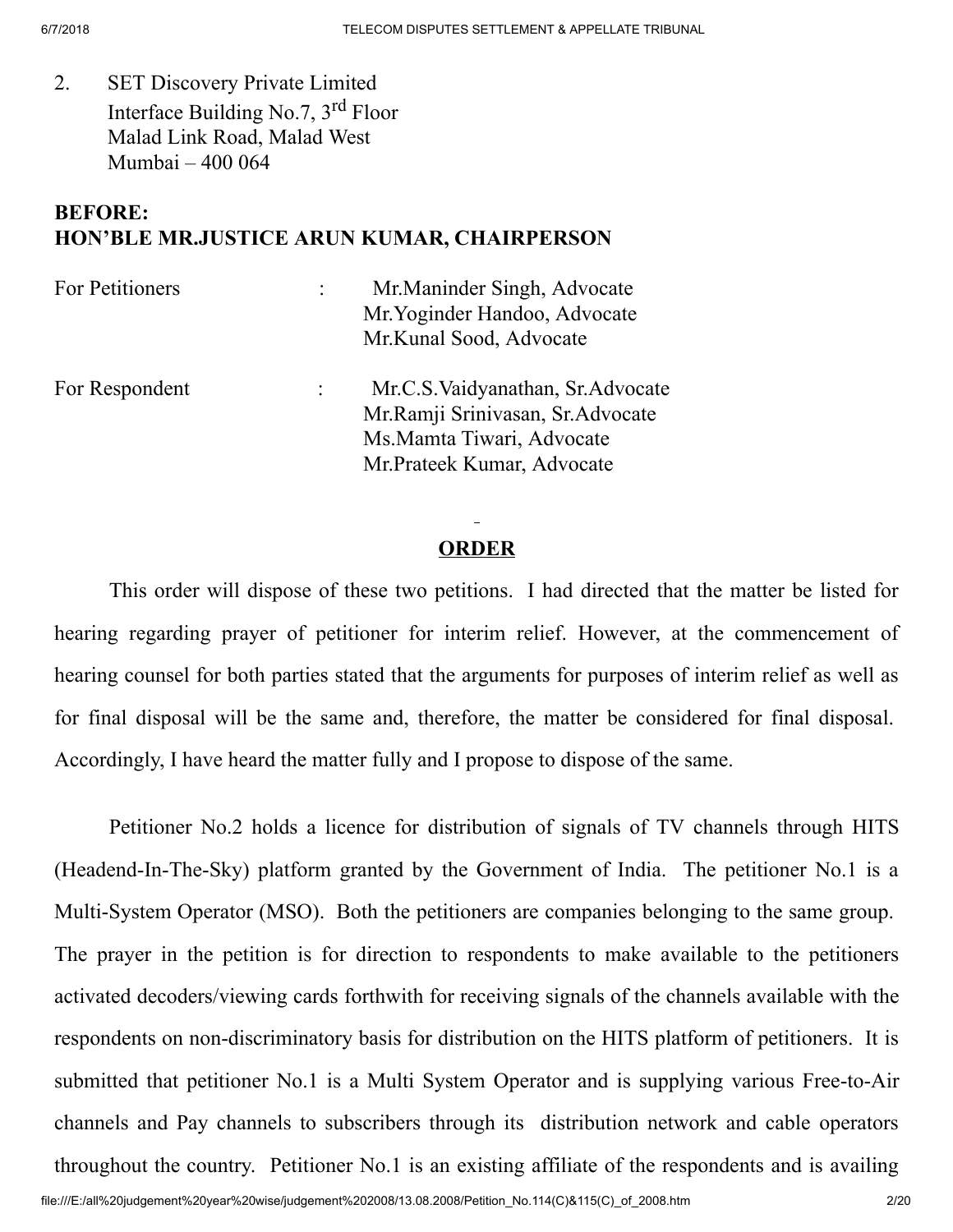the signals of various Free-to-Air channels and pay channels available with respondent No.1 for onward transmission in various parts of the country. This applies to both CAS and non-CAS areas.

Petitioner No.2 i.e. M/s Dish TV India Ltd. was earlier known as ASC Enterprises Ltd. The HITS licence in C-Band frequency was granted to the petitioner by Ministry I & B on 9<sup>th</sup> July, 2003. According to the petitioners HITS is a system which besides ensuring choice to the customer to opt for only the channels that he wishes to watch and to pay accordingly, also brings in transparency in the system by capturing the actual number of subscribers having the channels through Subscribers Management Service (SMS). In pursuance to the licence granted to it the petitioner No.2 is said to have set up the necessary infrastructure for providing HITS service in India. Petitioner No.2 is the first HITS licensee in the country. It is stated in the petition that petitioner No.1 and petitioner No.2 have entered into an arrangement/tie-up in pursuance of which they are in the process of launching the HITS service for the benefit of consumers. The petitioners further say that all necessary formalities have been completed for providing HITS services including grant of Government clearances. Reference has been particularly invited to Ministry of I & B's letter dated 28.03.2008 addressed to petitioner No.2 wherein permission has been given for change of satellite from INSAT-3A to NSS-703 and ASIASAT-4S hired through Department of Space to operationalise their HITS platform. This permission is further subject to the petitioner complying with its undertaking furnished to the Government on 21<sup>st</sup> February, 2008 for migration to the new HITS guidelines and fulfillment of all terms and conditions of new guidelines within a period of three months from the date of notification of the guidelines. The Government has to issue guidelines regarding the HITS operations either separately or by amendment of the existing guidelines. There was delay on the part of the Government in doing so and, therefore, the Government had sought an undertaking from the petitioner No.2 before permitting it to operationalise its HITS licence. The undertaking was to the effect that as and when the fresh guidelines were issued, within three months the petitioner will fulfill all terms and conditions of the guidelines and fall in line with them. The petitioner has already submitted its undertaking as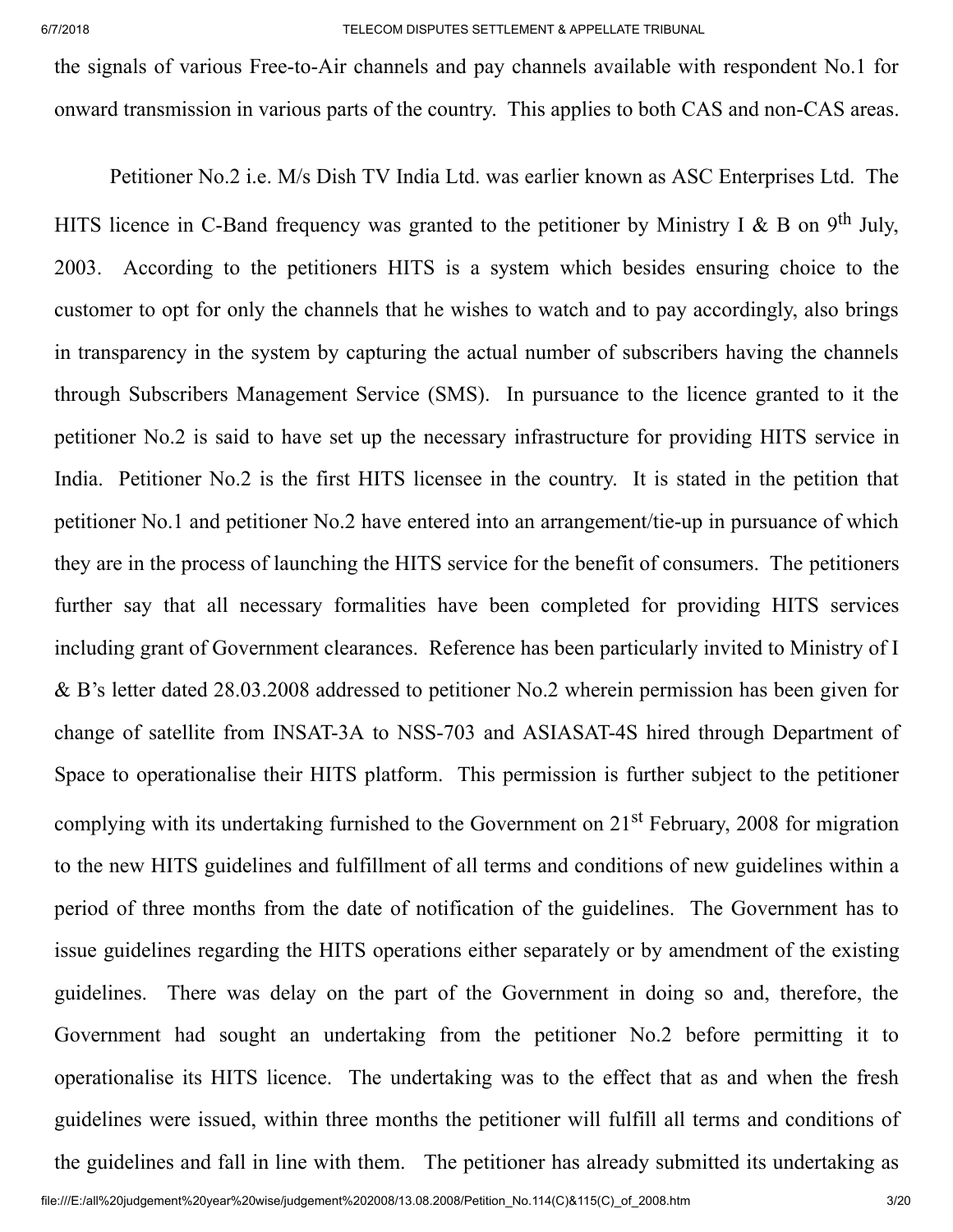is apparent from Ministry of I&B's letter dated 28.03.2008 under reference. This letter further contains condition that the HITS licensee would uplink only those TV channels which have been permitted/registered under uplinking/downlinking guidelines for downlinking into India. This letter is heavily relied upon by the petitioners to urge that they have got all the clearances for going ahead in operationalising their HITS platform and the respondents are bound to provide the channels under their umbrella on a non-discriminatory basis. The petitioners say that they have approached the respondents/content providers in this behalf, however, this has been without any success.

It is disclosed by the petitioners in the petition that Respondent No.1 is an agent of 17 channels of various broadcasters. Respondent No.2 is the broadcaster i.e. the content provider with respect to most of these 17 channels. According to the petitioners, the respondents are withholding their channels from the petitioners without any valid reason. They are obliged to provide the signals as per statutory regulations framed by the Telecom Regulatory Authority of India (TRAI). The petitioners submit that they have made repeated requests to the respondents to provide their channels for re-transmission on the HITS platform.

In most parts of this country the distribution of TV channels, both Free-to-Air and Pay channels, is through Multi-System Operators(MSOs) and Cable Operators (COs). The cable operator is providing channels to the consumers on a lump sum basis in which consumers have no choice of channels or option of payment as per the number of channels which a consumer wants to watch. The cable operator works on an analogue cable network which can carry at the most upto 60 to 65 channels. The picture quality is poor. Besides this, the biggest menace in the existing system of cable operator is under-declaration. It is not an addressable system and, therefore, there is a constant dispute between the broadcaster and the MSO or the MSO and cable operators about the number of subscribers. In the HITS technology the biggest disadvantages of cable operator system i.e. under-declaration and capacity constraint are eliminated. Subscriber Management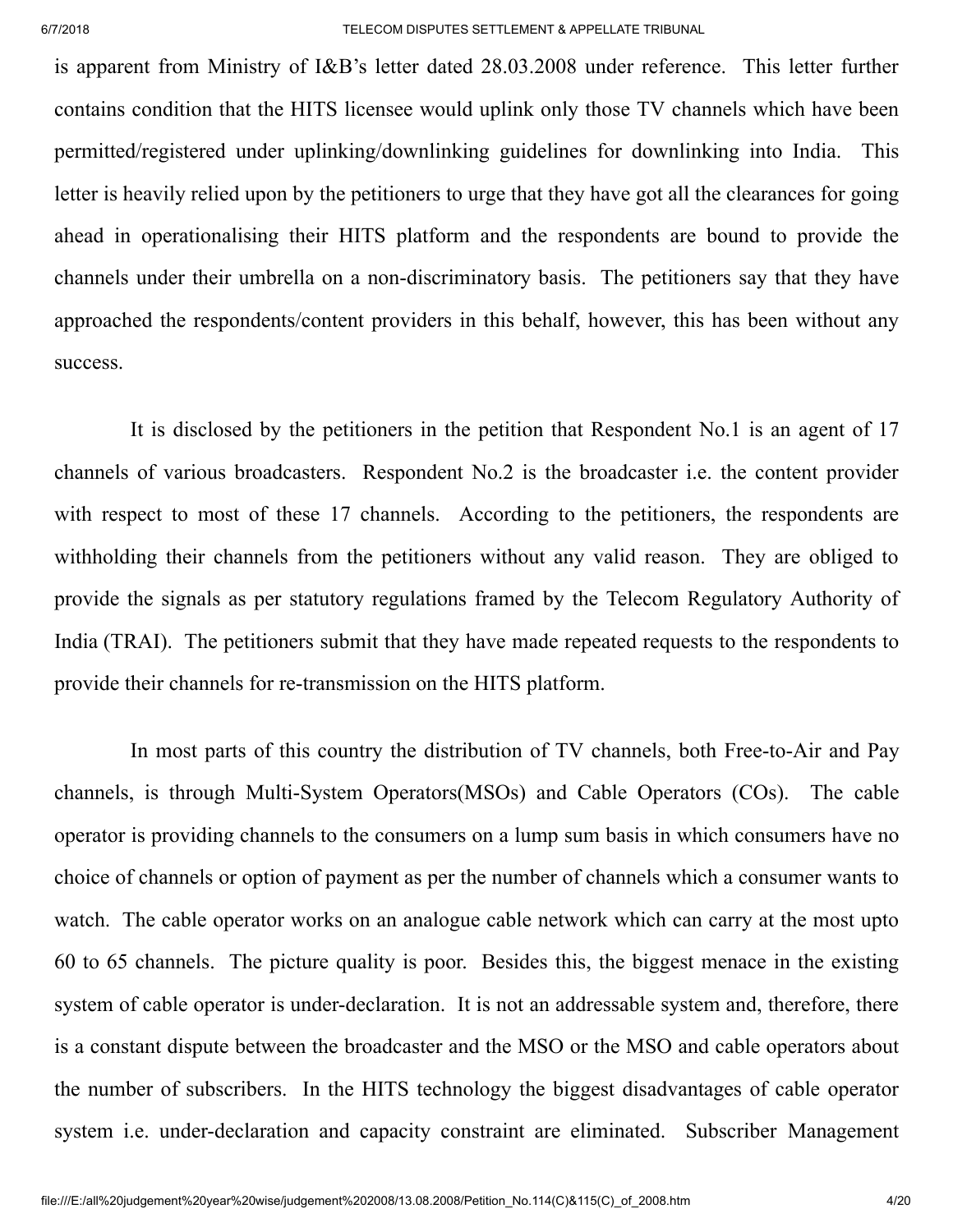System (SMS) which is there in the DTH technology also is an addressable system and takes care of the problem of under-declaration completely.

Like DTH, CAS is also a completely addressable system. Set-top boxes are provided to the consumers by the cable operator. The consumer is able to choose the channel he wants to watch and pays accordingly. This ensures complete addressability. However, in CAS the Government has to issue notification for notifying areas where CAS is to be made applicable. In the HITS technology the advantage is that one does not have to wait for Government notification while all the advantages of an addressable system are available. In the HITS technology signals are made available by the broadcaster/MSO to the cable operators/subscribers through an addressable system. The subscriber receives the signals only after having a set-top box available to it and is required to pay for the signals of channels received in the same manner in which there transmission is provided to the subscribers in a CAS area. The petitioner has stated in this petition that "Headend-In-The-Sky (HITS) is one such mode which confers benefits of wider reach even in far-flung and rural areas and also ensure digital delivery in most effective and economical manner. With HITS technology, the digitization and addressability can be achieved throughout the country at one stroke and with an investment far lower than what is needed to establish terrestrial digital headends in each city. Selecting HITS based delivery technology paves way for uniform delivery of signals countrywide with high flexibility and low cost per headend. It also provides for easy migration of customers from city to city as well as protection of investment in Customer Premises Equipment(CPE).

The TRAI recommended early implementation of HITS in view of its distinct advantages.

The petitioner has placed reliance on Regulation 3.2 of the Telecommunication (Broadcasting & Cable Services) Interconnection Regulation 2004 to submit that the respondents are bound to supply signals to the petitioners on a non-discriminatory basis. Regulation 3.2 is quoted as under: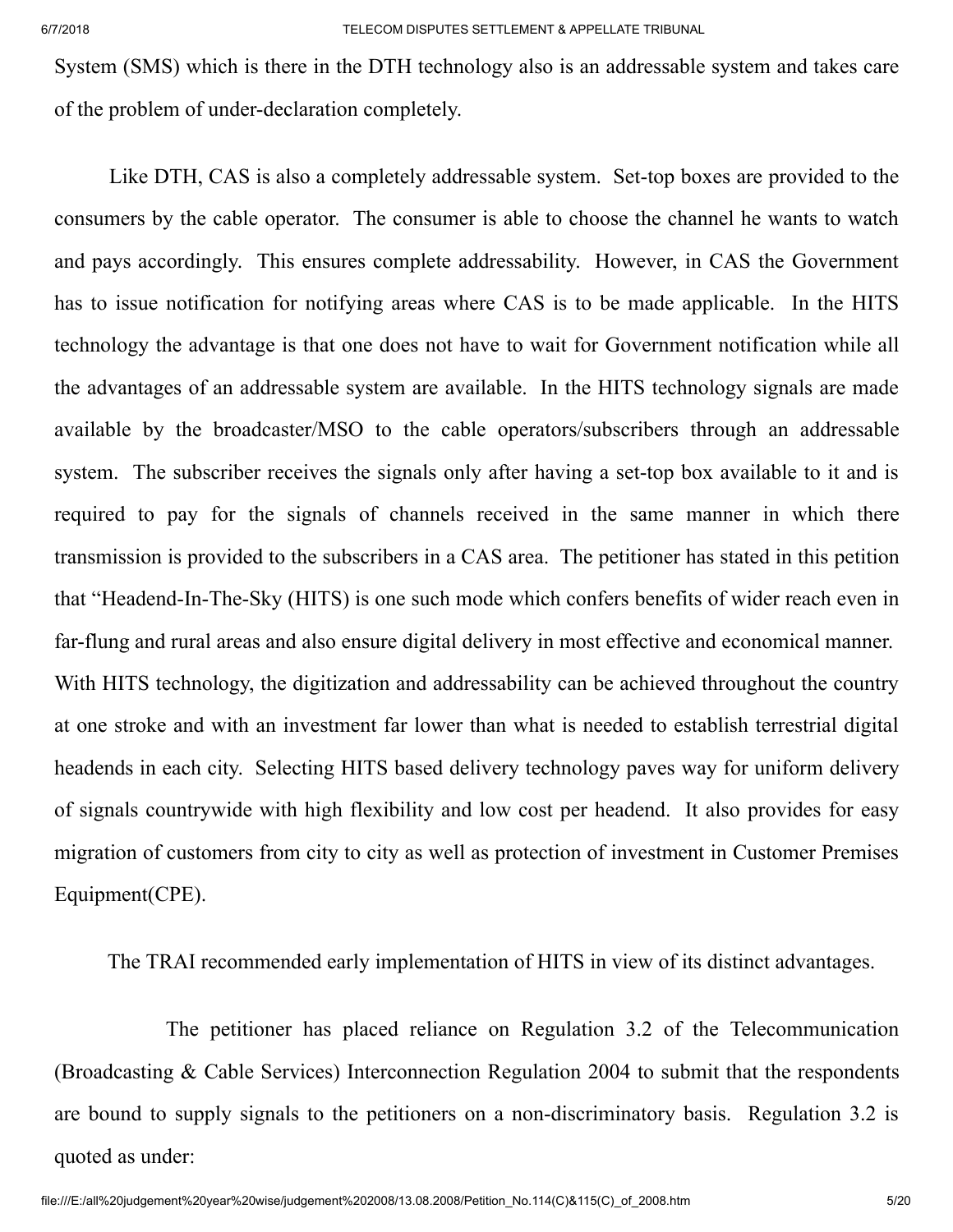"3.2 Every broadcaster shall provide on request signals of its TV channels on nondiscriminatory terms to all distributors of TV channels, which may include, but be not limited to a cable operator, direct to home operator, multi system operator, head ends in the sky operator; Multi system operators shall also on request re-transmit signals received from a broadcaster, on a non-discriminatory basis to cable operators.

Provided that this provision shall not apply in the case of a distributor of TV channels having defaulted in payment.

Provided further that any imposition of terms which are unreasonable shall be deemed to constitute a denial of request."

The petitioner has stated that despite numerous communications and meetings with the officials of the respondents the petitioners have not been able to succeed in receiving signals which are under the umbrella of the respondents. Copies of various letters written by the petitioners to the respondents in this behalf and the replies thereto by the respondents have been placed on record.

In this connection the recommendations of the Telecom Regulatory Authority of India (TRAI) on the issue of allowing existing HITS permission holders to operate under the new licensing framework have relevance and, therefore, portions thereof are quoted as under:

"1. M/s ASC Enterprises (at present M/s Dish TV) and M/s Noida Software Technology Park Ltd. (M/s NSTPL) were granted permission in 2003 for HITS operations using teleport facility. M/s Dish TV had reportedly launched its HITS service in August, 2003. Later, because implementation of CAS was deferred, M/s Dish TV reportedly surrendered the satellite transponder capacity. M/s NSTPL had received the permission for HITS service in 2003 but reportedly did not start the HITS service.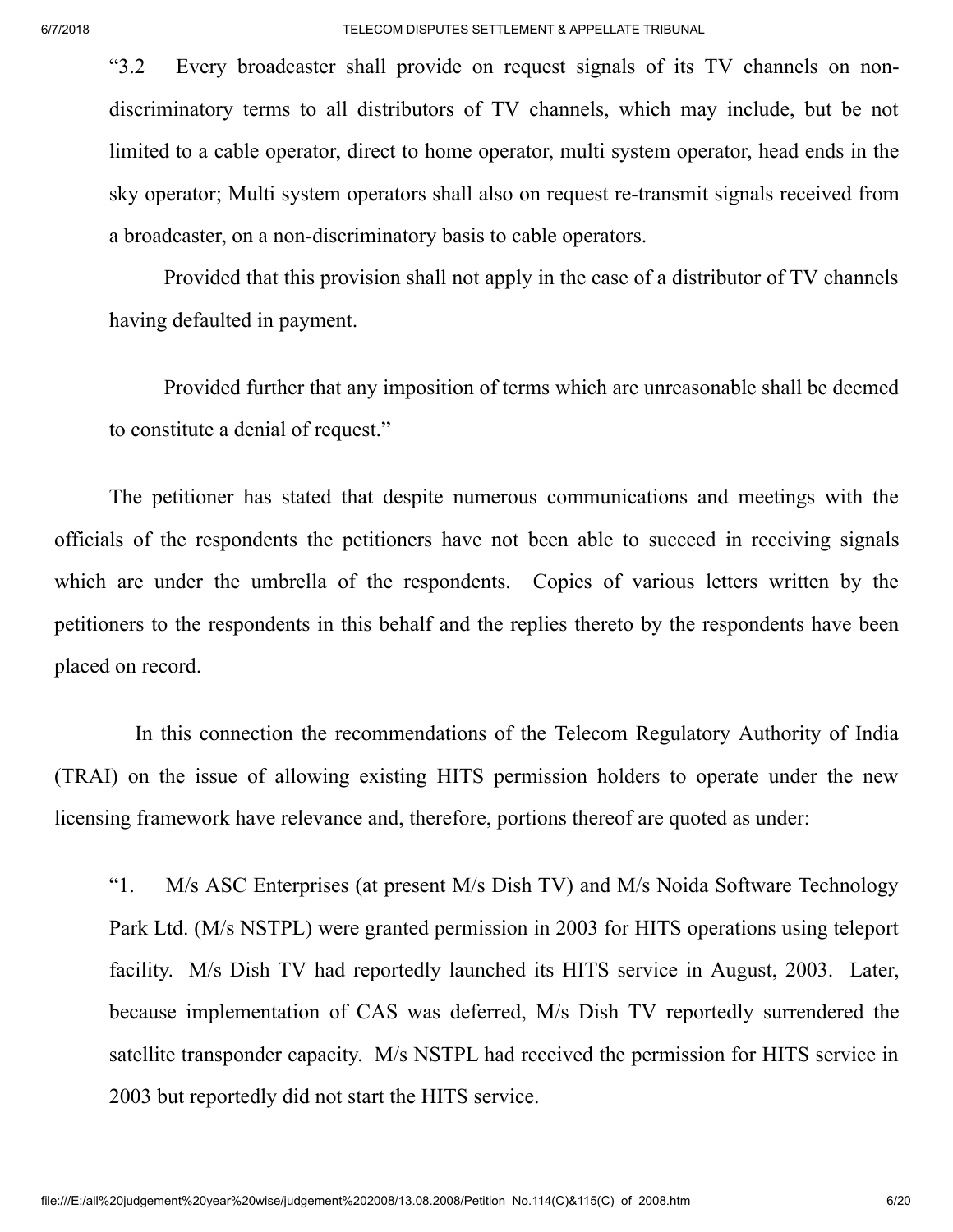2. ….these permission holders are presently having valid permission to run HITS service over their teleport and neither of them is at present operating HITS service. M/s Dish TV claims to be in a state of readiness to start operations and has sought permission from the Government for change of satellite to start HITS operation.

3. To ensure digitization and addressability in the cable sector and to ensure greater competition it is desirable that these permission holders should be allowed to provide the HITS operation on the existing guidelines terms and conditions, till at least such time that the terms and conditions of HITS license are notified by the Government of India. Thereafter, the two existing permission holders should be encouraged to migrate to the new licensing regime of HITS within a specified time frame. Therefore, the Authority recommends as follows:

- $(i)$  ………………
- (ii) However, the existing HITS permission holders will be allowed to commence the HITS operation on the basis of their existing HITS permission provided they give an undertaking to the effect that they shall migrate to the new HITS licensing regime within a period of three months from the date of notification of the new HITS licensing framework by fulfilling of the terms and conditions of the new license and that in the event of their failure to do so after having given such an undertaking their existing HITS permission shall be liable to be cancelled."

It is noted in the said recommendations that M/s Dish TV gave a letter dated  $5<sup>th</sup>$  February, 2008 regarding their willingness to migrate to the new licensing regime within the stipulated period.

In the context of TRAI's recommendations regarding HITS, Ministry of I&B vide its letter dated 21<sup>st</sup> January, 2008 enquired from the TRAI as to whether M/s Dish TV be allowed to start operations or not and if so, on what terms and conditions. In reply vide its letter dated  $15<sup>th</sup>$ February, 2008 addressed to the Secretary, Ministry of I&B, TRAI stated as under: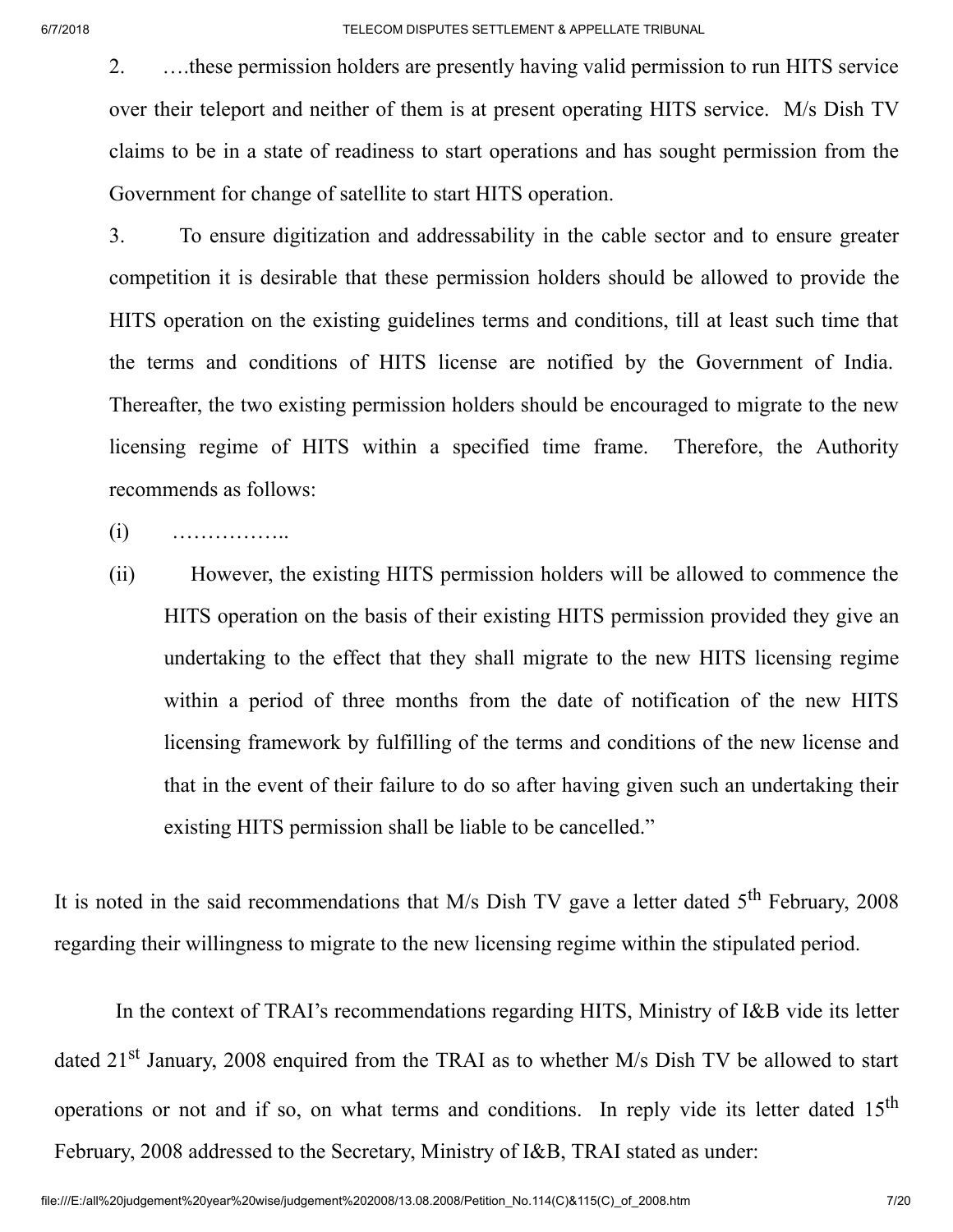"As regards the issue of existing HITS permission holders, the Authority is of the opinion that for faster roll out of digitalization and Conditional Access System in cable sector it is essential to have a framework for these permission holders to operate and to migrate to the new licensing regime of HITS, as and when these are notified by the Government. The recommendations of the Authority in this regard are enclosed at Annexure to this letter."

I have already made reference to the recommendations of the TRAI which are annexed with this letter.

After this the Ministry of I&B allowed petitioner's request for change of satellite vide its letter dated 28<sup>th</sup> March, 2008. Thus, the petitioner says it is ready to launch its HITS operations. In fact, the petitioners have made a grievance that they have incurred heavy expenses on creating the infrastructure for launch of their HITS platform and on account of delay in supply of the signals by the respondents, petitioners are suffering heavy losses.

It is the case of the petitioners that they have been approaching the respondents for supply of their signals since November, 2005. They have placed copies of correspondence exchanged between the parties in this behalf. In some of the letters the petitioners have asked the respondents to give their commercial and other terms for making available their channels on the HITS platform of the petitioners. As late as  $20<sup>th</sup>$  May, 2008 the petitioners wrote to the respondents that in spite of repeated requests there was no meaningful response from their side regarding supply of signals to the petitioners and the commercial terms for the same. Further reference has been made to various meetings which took place between the parties to negotiate regarding supply of signals by the respondents to petitioners. A specific reference has been made to meetings between Mr.Gurjeev Singh and Mr.Mujeeb of the respondent and Mr.A.Mohan and Mr.Rajiv Khattar of the petitioners on April 4, 2008 in Mumbai and again on 9<sup>th</sup> May, 2008 in Noida. However, nothing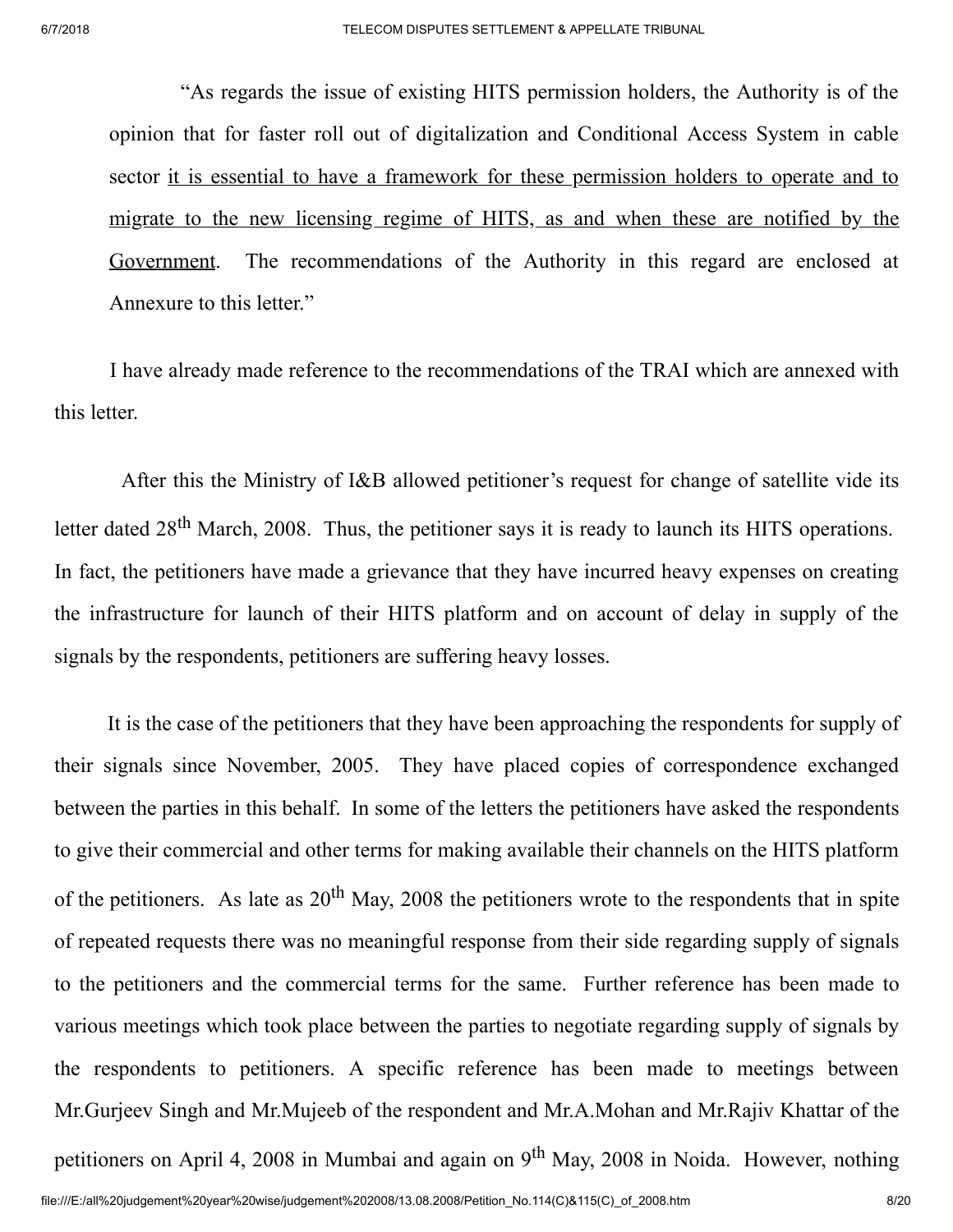materialized out of the said meetings. It is significant to note that neither in the replies to petitioners' letters nor in the meetings held between parties there has been denial on the part of respondents to supply signals to petitioners. Equally significant is the fact that no objection has been raised that right person has not approached for supply of signals. Still the fact remains that respondents are not willing to supply signals to petitioners. They have raised several objections to any relief being granted to petitioners in this petition.

One of the questions raised is about the basis on which petitioners will pay to respondents in the event of order for supply of signals being passed. On the question of tariff, the petitioners suggest that as an interim measure the tariff approved by TRAI for CAS areas may be applied till the TRAI comes forward with specific tariffs applicable to HITS platform. To draw a parallel in this behalf it is stated that re-transmission of signals of TV channels under HITS technology through the set-top box is on Subscriber Management System (SMS) which is also present in the CAS areas. Accordingly, it is submitted that rates for individual Pay channels on *a la carte* basis which the TRAI has applied for CAS areas, be applied in case of HITS.

In the background of these facts the petitioners sent a detailed communication dated 13<sup>th</sup> May, 2008 to respondent No.1 recapitulating the entire course of events and repeating their request for supply of signals of channels available with respondents. It is argued that these acts on the part of the respondents constitute a denial of request for providing signals within the meaning of Interconnection Regulations dated 10.12.2004.

The respondents have contested the petition on various grounds. The following are the main grounds which need to be considered:-

(i) Petitioner No.1 is not the licensee for HITS license. The license is held by Petitioner No.2. The request for supply of signals was made only by Petitioner No.1 who was not entitled to make such a request. Petitioner No.2 who could make the request had never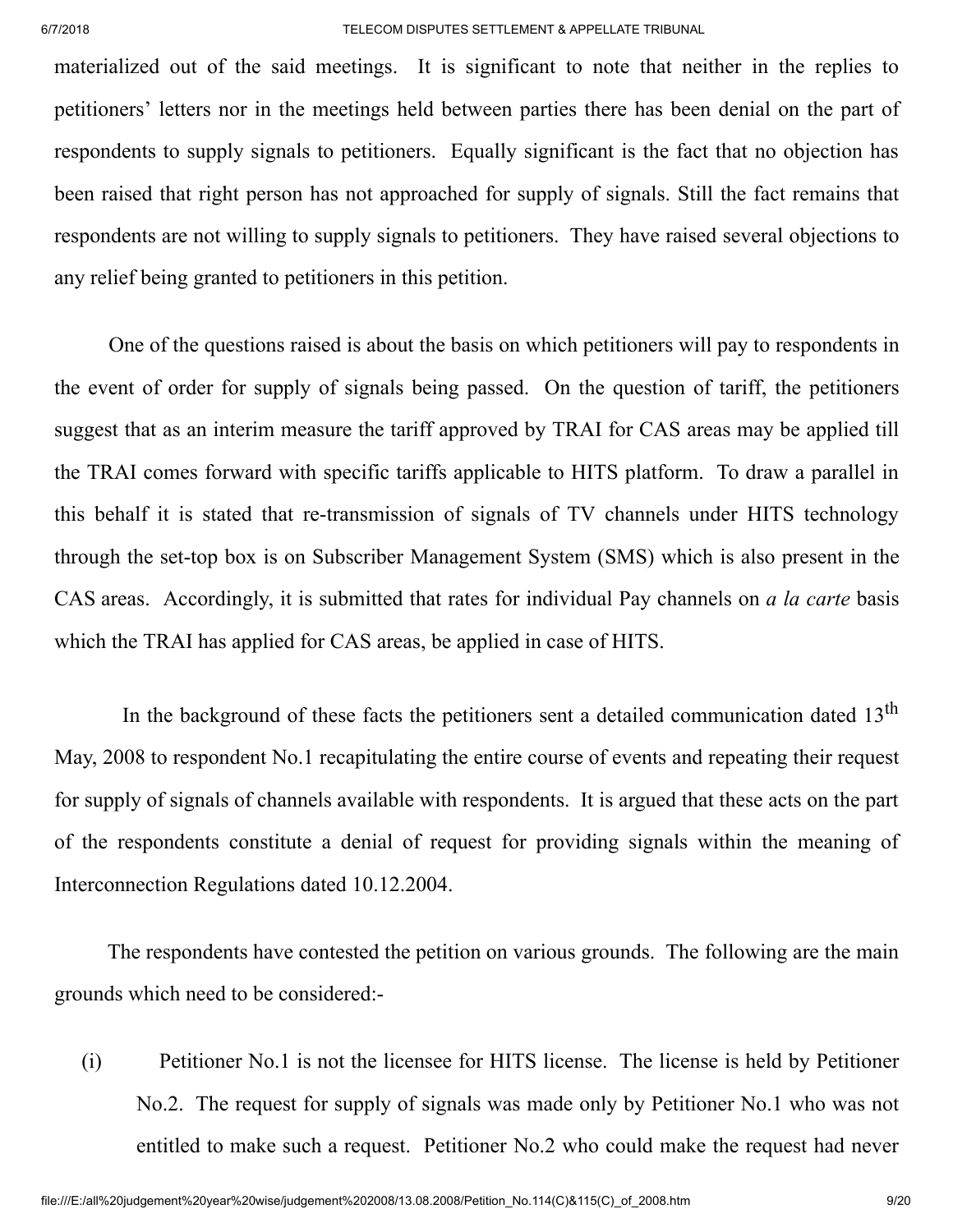any such request and, therefore, the petition is not maintainable. In this context it is further argued that since Petitioner No.2 has not made a request for supply of signals, the petition is also premature.

- (ii) The Government has not yet amended the existing guidelines so as to cover the HITS operations nor has it framed separate guidelines for the HITS operations. As recommended by TRAI there is need to amend the guidelines in order to permit the broadcaster to supply signals through a HITS platform. In support of this argument it is submitted that as per present guidelines a broadcaster is allowed to provide satellite TV channel signals only to registered MSOs/Cable Operators or registered DTH operators. Reference has been made to Clause 5.6 of the Policy guidelines in this behalf. On this basis it is submitted that petitioner No.2 who is the licensee for HITS platform is not entitled to receive signals because it is neither a registered MSO or Cable Operator nor it is a DTH operator. TRAI has itself recommended need for amendment of the guidelines to enable HITS operators to get signals from the broadcasters.
- (iii) On the question of tariffs, it is submitted that fixation of tariff is the function of the TRAI and this Tribunal will not assume that function. Besides this legal objection, it is submitted that the suggestion of taking a parallel of the CAS tariff is not apt and cannot be applied in the present case.
- (iv) There is a possibility of misuse of the platform in as much as there is a possibility that the signals may be supplied beyond the permissible area without any checks and balances.
- (v) In petition No.115(C) of 2008 the respondents allege that the petitioners are defaulters and are in arrears of Rs.7.6 crores and a request even if made for signals cannot be considered in view of proviso to regulation 3.2 which is mandatory. The petitioners have denied this. According to petitioners they have paid whatever was due and whether somebody is a defaulter within the meaning of Regulation 3.2 requires determination.

Without determination a party cannot be treated as defaulter.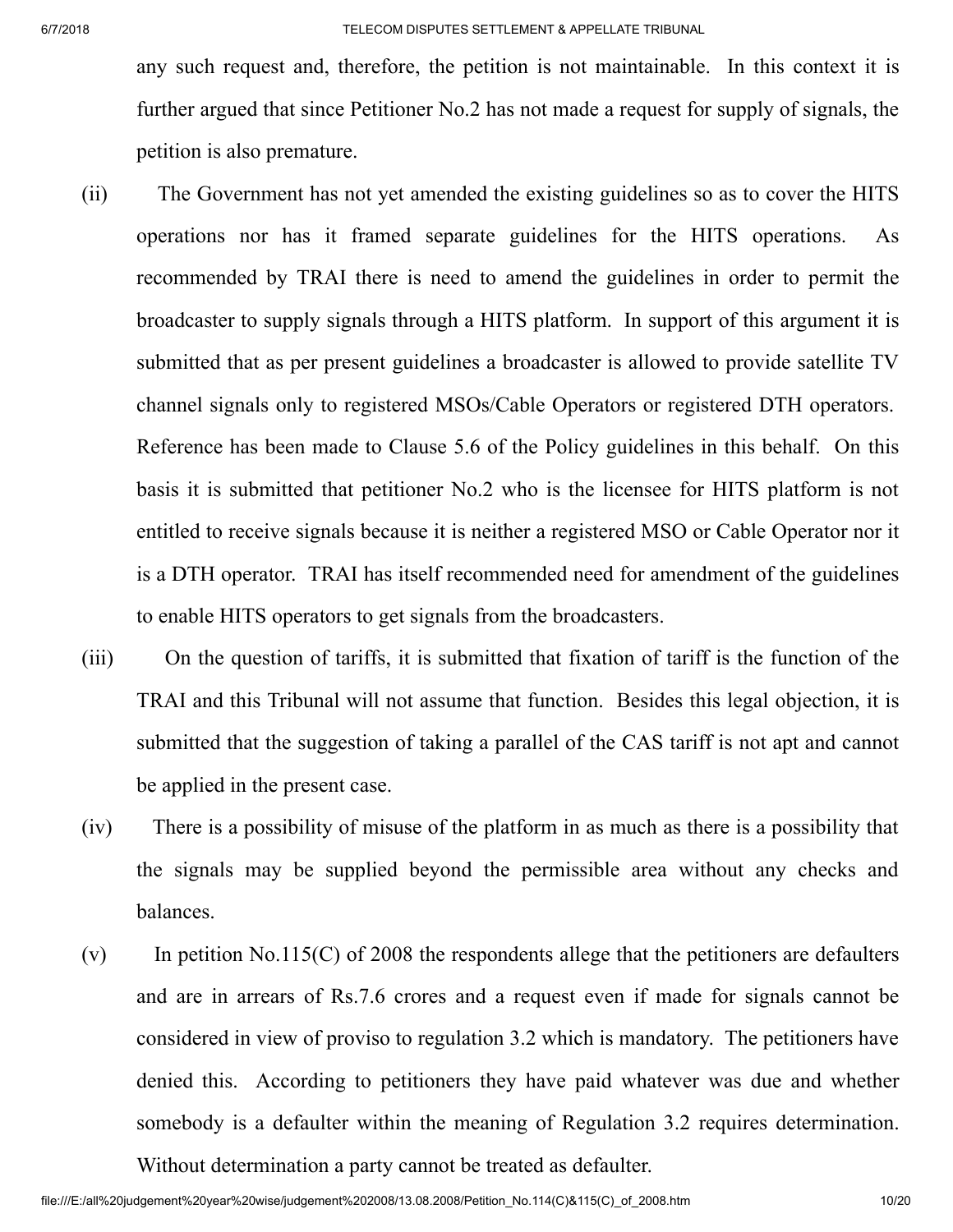(vi) Lastly my attention was drawn to the prayer for interim relief contained in the petition wherein it is stated that the interim relief be made available for the HITS platform of the petitioner in "notified CAS areas at the rates notified by TRAI for CAS areas." It was argued that the petitioners have confined interim relief to notified CAS areas where already exists an addressable system and, therefore, there was neither any need nor urgency for an order for interim relief. Further it was stated that petitioner No.2 got the licence in the year 2003 and has not been able to operationalise the same so far, where was the sudden urgency so as to seek interim order from this Tribunal.

## (i) Petitioner No.1 is not the licensee for HITS and Petitioner No.2 has not applied for supply of signals. Therefore, petition is not maintainable.

I do not find any merit or substance in this argument. The objection has been raised by way of an afterthought by the respondents only while filing reply to this petition. There has been lot of correspondence between the parties prior to the filing of the petition and such an objection was never taken. The respondent were fully aware of the fact that the petitioner No.2 was the HITS licensee. This is borne out from their own pleadings about the litigation between ASC Enterprises and Star India Pvt. Ltd. before the MRTP Commission and thereafter before the Supreme Court of India. In this litigation it was clear that M/s ASC Enterprises was the HITS licensee and was seeking signals of Star channels from M/s Star India. So far as petitioner No.1 is concerned its position is well known. Petitioner No.1 is an MSO backed by the Zee group. Both petitioners belong to the same group of companies. Obviously petitioner No.1 asks for signals for HITS platform for licensee i.e., petitioner No.2. The request for supply of signals by petitioners to respondents started with petitioner's letter dated  $25<sup>th</sup>$  November, 2006. The respondent No.2 replied vide its letter dated  $30<sup>th</sup>$  November, 2006 which concludes with the following statement:

"We would be happy to meet with you at a time of mutual convenience to take this discussion forward."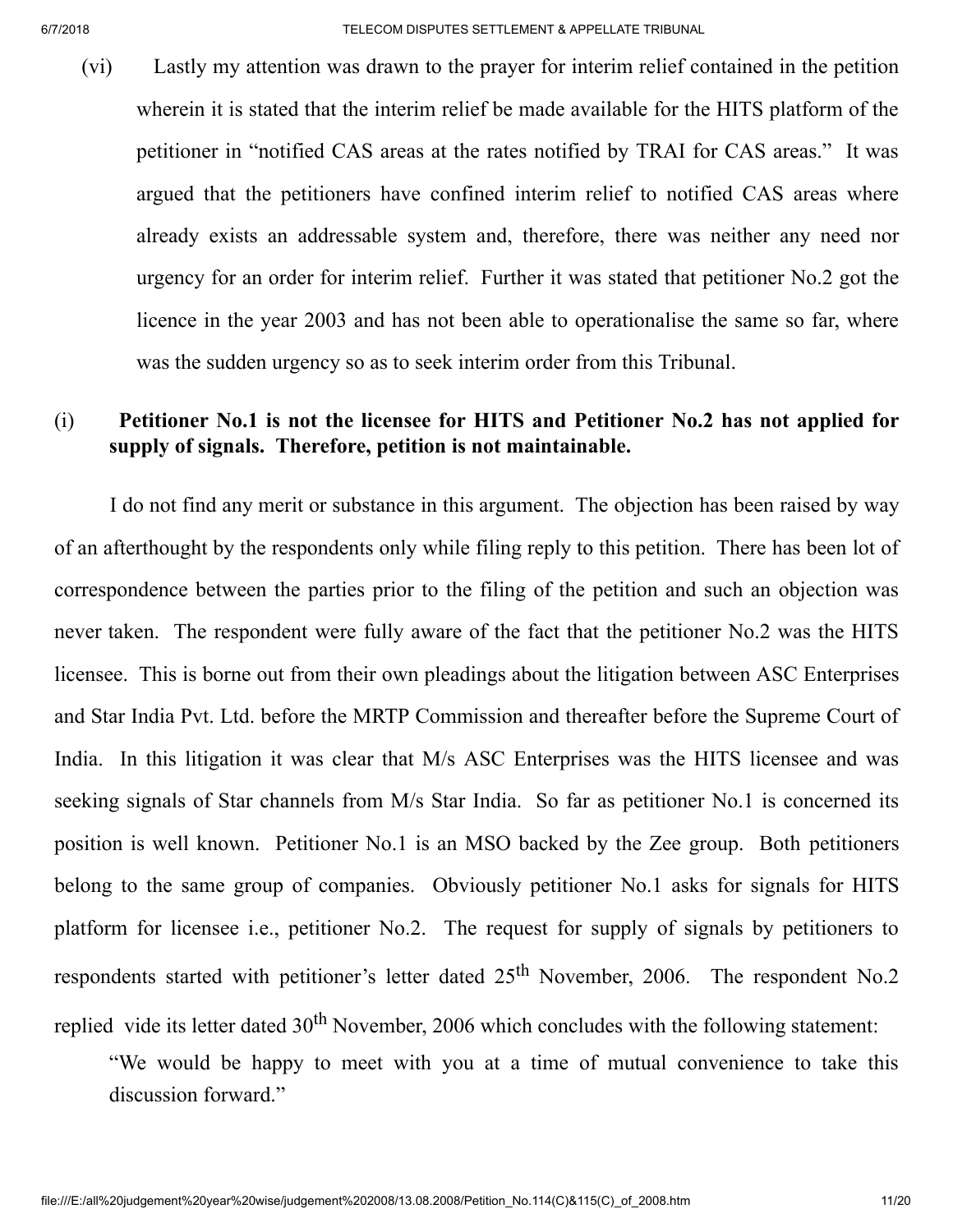Instead of promising to take the request based discussion further, the respondent could have said that maker of request was nobody. Further correspondence is on same lines to discuss modalities of the arrangement of supply of signals to be worked out between the parties. What needs to be emphasized is this that the respondents never took the objection which is being taken now, although the status of both the petitioners was very well known to them. Later in its letter dated 05.09.2007 petitioner No.1 wrote to respondent No.2 saying that till date there was no meaningful response from their side. Petitioner asks for terms and conditions for making available Star channels and also seeks a meeting in this behalf. On 13.09.2007 petitioner No.1 sent a reminder to Star. Star writes back to petitioner No.1 on 3<sup>rd</sup> October, 2007 wherein they express apprehension about the Ministry of I&B guidelines but there is no objection of the type which is under consideration. Petitioner No.1 sent reply to the above on  $22<sup>nd</sup>$  October, 2007 followed by a detailed letter dated  $13<sup>th</sup>$  May, 2008 from petitioner No.1 to respondent No.1 explaining everything. This is followed by the present petition filed towards the end of May, 2008.

A copy of the letter dated  $27<sup>th</sup>$  May, 2008 sent by respondent No.1 to the Ministry of I&B has been placed on record in which Star Den has sought clarifications as to whether they can go ahead with providing signals to the HITS platform of the petitioner. After the parties were already before this Tribunal, petitioner No.2 wrote to the Ministry of I&B on 3<sup>rd</sup> June, 2008 seeking clarification that providing content to it by the broadcaster will not be violative of downlinking policy. Similarly on 27<sup>th</sup> May, 2008, M/s Star Den had also written to Ministry of Information  $\&$ Broadcasting seeking similar clarification. On  $7<sup>th</sup>$  June, 2008, petitioner No.1 sent a detailed reply to M/s Star Den explaining all aspects and what will be respective roles of petitioner No.1 and petitioner No.2. From this entire correspondence one thing is clear that the respondents never took the objection that petitioner No.1 had no business to talk in this matter and to approach them. They have been entertaining the representatives of the petitioners. They have held meetings with each other and it is impossible to believe that you meet somebody and discuss business with him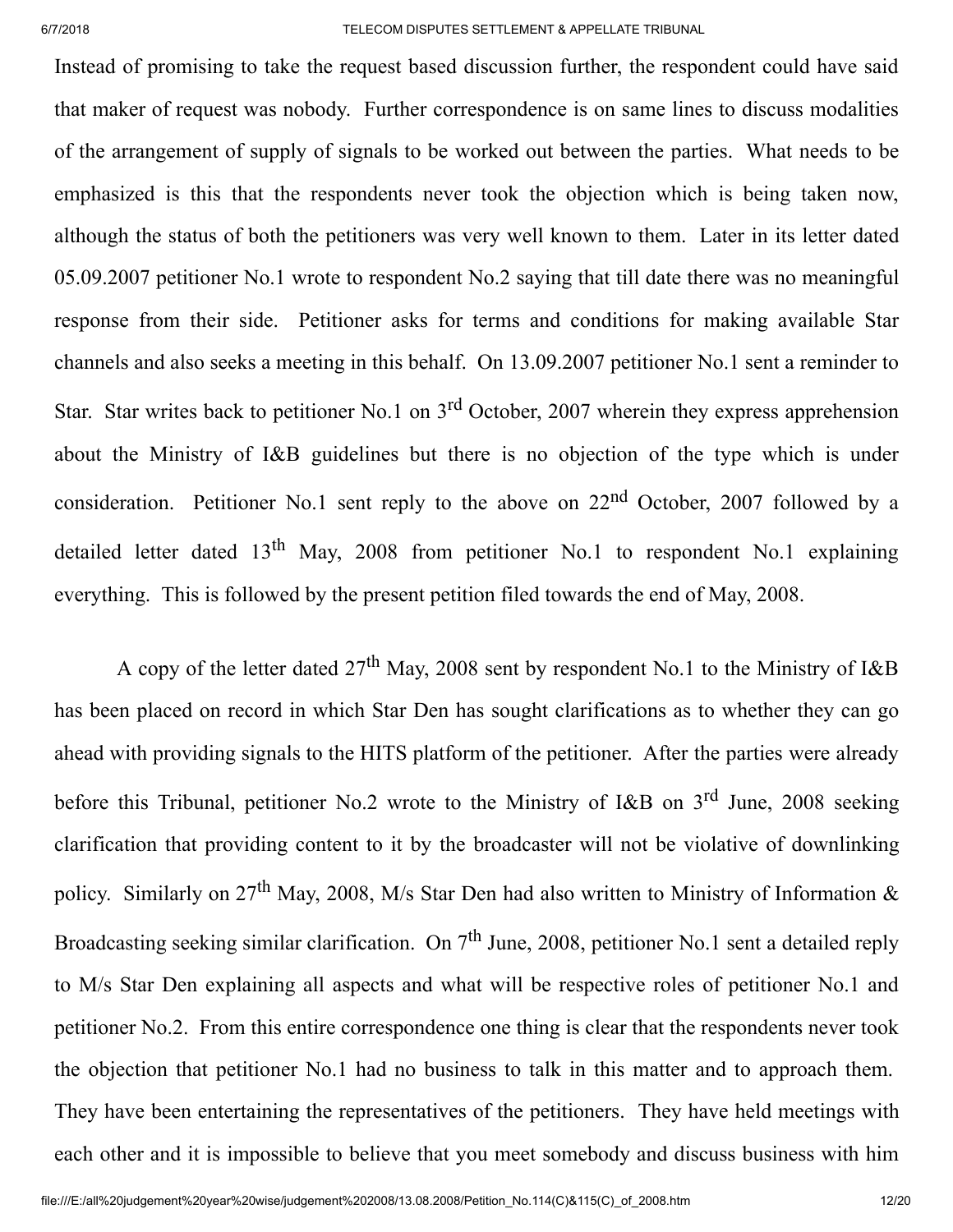without knowing who that somebody is. The request for supply of signals was very much before the respondents and they cannot be permitted to urge that there was no request for supply of signals by the right party. For all these reasons this objection is rejected.

### (ii) Amendment to uplinking/dowlinking guidelines

On this aspect the stand of the respondents is as under:

"It is submitted that the Government of India, MIB, Broadcasting Wing, vide its Notification No.F.No.13/2/2002-BP&L/BC-IV dated 11<sup>th</sup> November, 2005 has formulated policy guidelines for downlinking satellite television channels downlinked/received/transmitted and re-transmitted in India for public viewing. Clause 5.6 of the said Guidelines clearly stipulate that a broadcaster shall provide satellite TV channel signals, reception decoders only to registered MSOs/Cable Operators or registered DTH Operators. Clause 5.6 of the said policy guidelines is reproduced hereinbelow:

"5.6 The applicant company shall provide Satellite TV channel signal reception decoders only to MSOs/Cable operators registered under the Cable Television Networks (Regulation) Act 1995 or to a DTH operator registered under the DTH guidelines issued by Government of India."

On this basis it is contended by the respondents that there is no provision as on date regarding supply of signals to a HITS operator by a broadcaster and, therefore, the respondents are unable to enter into a Subscription Agreement for supply of signals on HITS platform. Reliance has been placed by the respondents on the Consultation Paper floated by the TRAI on 24<sup>th</sup> July, 2007 on Headend-In-The-Sky(HITS). In the said Consultation Paper, it has been observed in Chapter-4, Para 4.2 that the existing framework is not adequate to roll out HITS operations. In Para 4.3, it is specifically mentioned that the uplinking/downlinking guidelines of broadcaster stipulate that the broadcasters will supply their signals only to DTH operators or to MSOs, as a result HITS could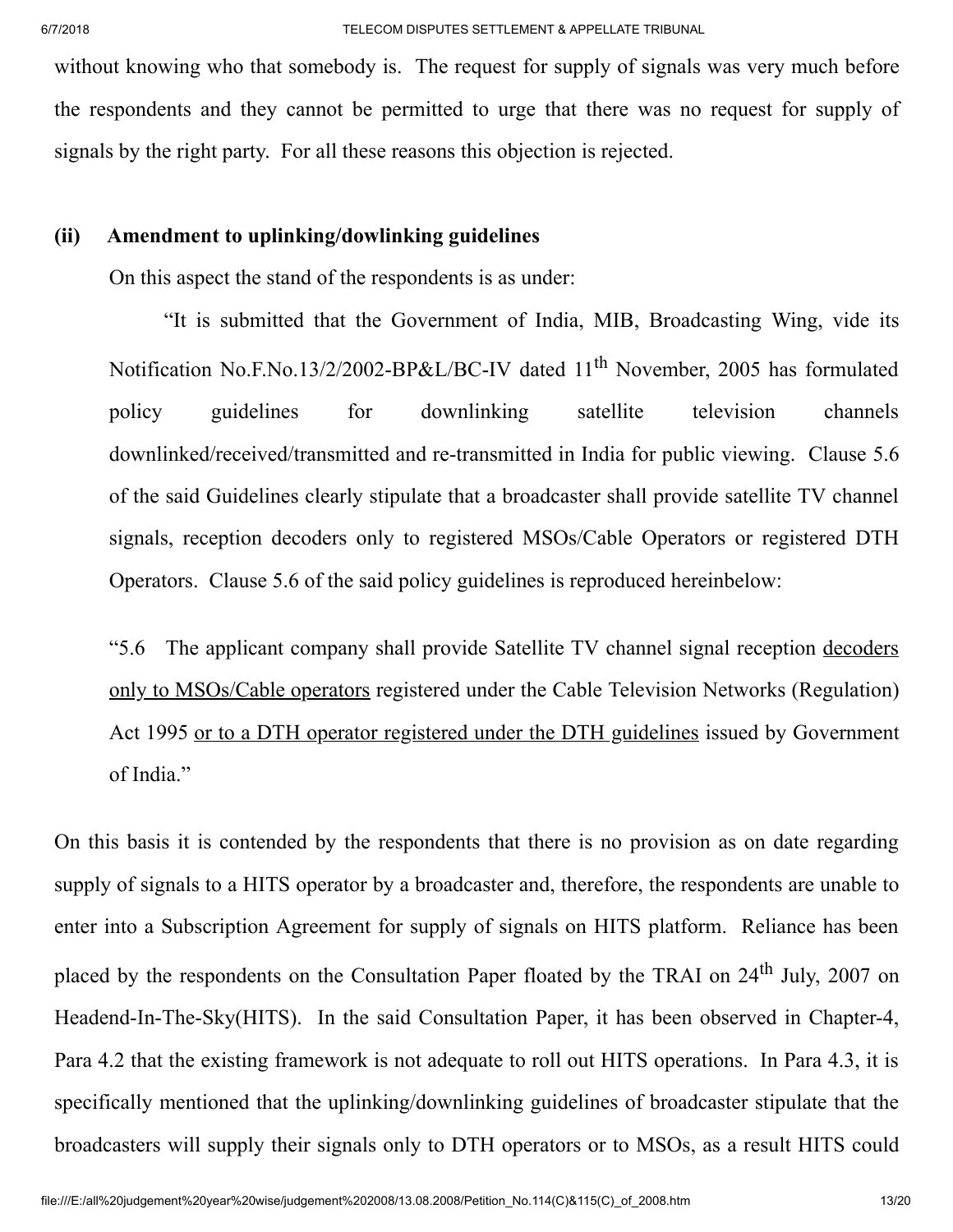not acquire content. This is followed by recommendations of the TRAI dated 17<sup>th</sup> August, 2007 on Headend-In-The-Sky(HITS). In Para 2.58(ii), the Authority has recommended "appropriate changes should also be made in the uplinking/downlinking policy for the broadcaster to enable the broadcasters to provide their signals to HITS operators which is presently not envisaged". Same thing has been reiterated in Chapter 3 which contains Summary of Recommendations. Para 3.3 reads as under:

"The uplinking/downlinking guidelines should be amended to enable the broadcaster to provide signals to all distributors of TV channels such as cable operators, multi-system operators, DTH operators, HITS operators, IPTV service providers etc."

The TRAI issued a Press Release on 4<sup>th</sup> January, 2008, concluding part whereof reads as under:

"The uplinking/downlinking guidelines should be amended to enable the broadcaster to provide signals to all distributors of TV channels such as cable operators, multi-system operators, DTH operators, HITS operators, IPTV service providers."

It is not disputed that the Government has not issued any fresh guidelines to cover the HITS operations nor any amendment of the existing guidelines of the year 2005 has been issued in this behalf so far. The argument on behalf of the respondents is that so far as these guidelines are in force, the respondent broadcaster or its distributor cannot give signals on HITS platform. It is authorized to give signals only to registered MSOs or cable operators or on the DTH platform. The respondents contend that till the time the guidelines are amended and HITS operators are brought within their purview with permission to broadcasters to supply signals on HITS platform, signals cannot be provided to petitioner No.2 as licensee of HITS platform. It is not the case of petitioners that petitioner No.1 is seeking signals as an MSO and HITS platform does not come in the picture.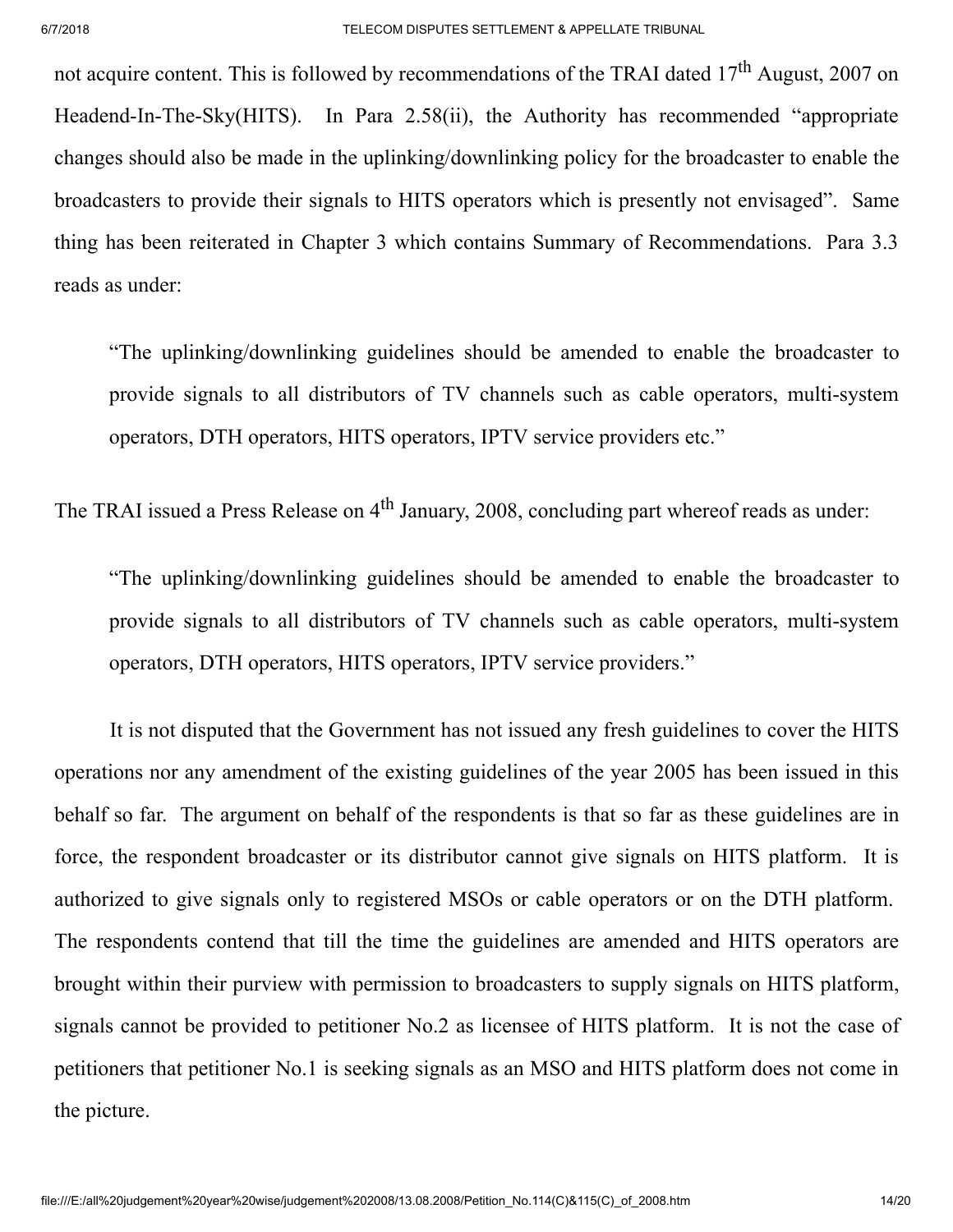On this issue, respondent No.1 had written to the Ministry of Information & Broadcasting as well as to the TRAI on  $27<sup>th</sup>$  May, 2008, expressing that in the light of the current policy framework, broadcasters were not permitted to provide signals to HITS operators. Respondent No.1 made a request in the said letter that the Government of India or the TRAI should advise them of the correct legal position in this behalf. In fact, petitioner No.2 also wrote to Ministry of Information & Broadcasting on  $3<sup>rd</sup>$  June, 2008 pointing out that some of the broadcasters/content owners had expressed apprehensions qua the Government policy with particular reference to Para 5.6 of the guidelines. It was further stated that the broadcasters were withholding their channels and the HITS licensee was not able to operationalise its HITS platform. They requested the Government to issue necessary clarification immediately clarifying the position about the stand of content owners/broadcasters. The letter ended with the remarks "such a clarification would enable the writer of the letter to procure content/channels from broadcasters/content owners and start retransmission/distribution of services from its HITS platform." Thus, it is clear that petitioners are aware of the hurdle in their way on account of apprehension expressed by respondents/content providers that Government Guidelines do not permit content providers to provide signal on HITS platform. Petitioners also take-up this matter with the Government i.e., Ministry of Information & Broadcasters.

The Ministry of Information & Broadcasting has disposed all these letters, one from M/s Dish TV dated 3<sup>rd</sup> June, 2008, other from M/s MSM Discovery dated 3<sup>rd</sup> June, 2008 and the one from M/s Star Den dated 27<sup>th</sup> May, 2008 by marking copies to all three of them of their circular letter dated  $7<sup>th</sup>$  July, 2008. The said circular letter which is heavily replied upon by petitioners, makes interesting reading and the same is reproduced as under in its entirety:

"To

All the permitted TV channels – as per list.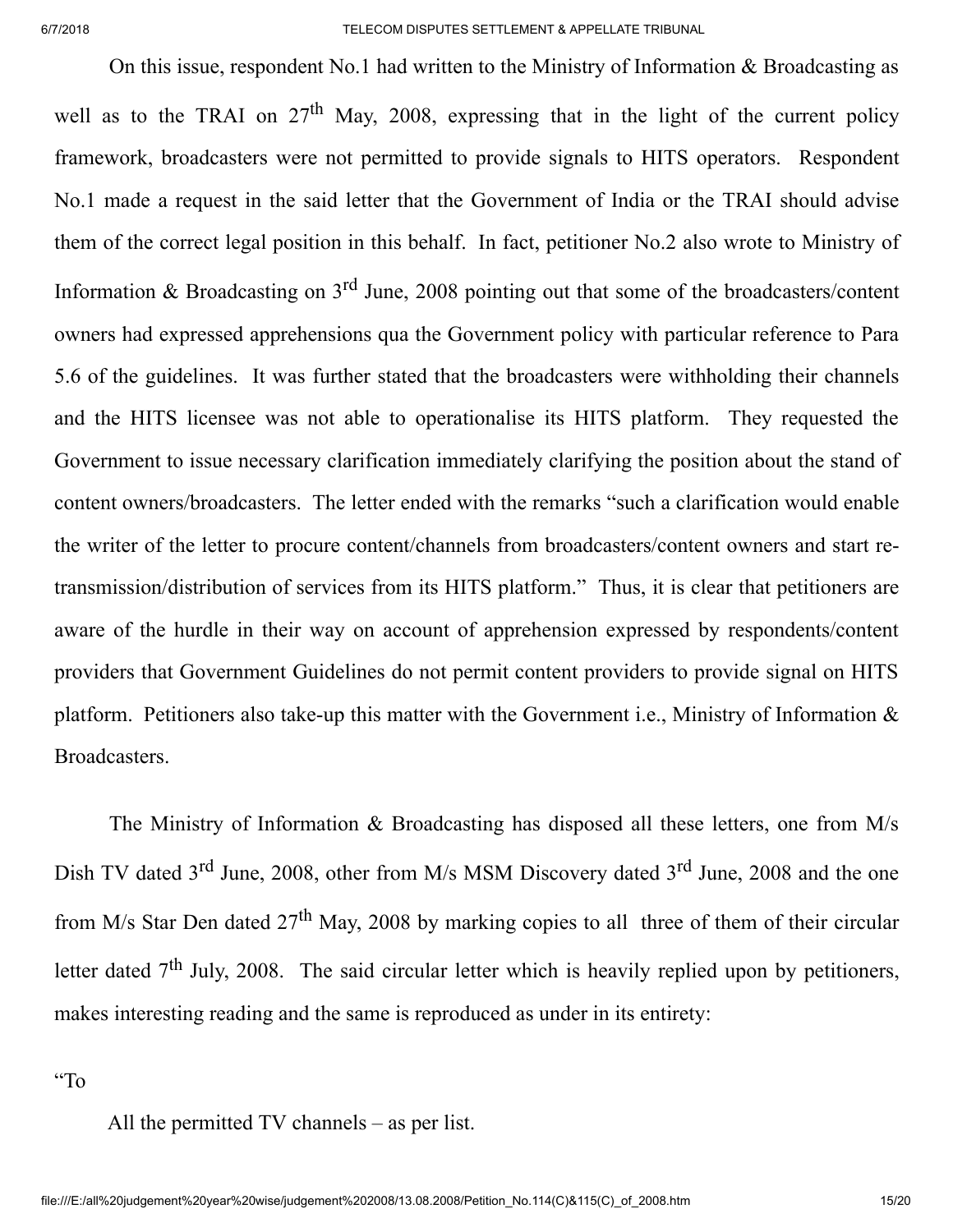6/7/2018 TELECOM DISPUTES SETTLEMENT & APPELLATE TRIBUNAL

# Subject: Operationalisation of HITS platform – Clarification regarding providing permitted TV channel through HITS platform of Dish TV.

Sir,

In this regard, this is to circulate a copy of the permission issued to M/s Dish TV India Limited vide this Ministry's letter of even number dated 28.03.2008 to operationalise their HITS platform, for providing their permitted TV channels for distribution to MSOs/Cable Operators through the HITS platform of M/s Dish TV India Limited.

Yours faithfully,

(Inderjeet Grewal) Assistant Director (INSAT) Tele.23381745

## Copy to:

- 1. Dish TV India Limited w.r.t. their letter dated 3.6.2008
- 2. MSM Discovery Private Limited w.r.t. their letter dated 3.6.2008 for necessary action.
- 3. Star Den Media Services Pvt. Limited w.r.t. their letter dated 27.5.2008 for necessary action."

Question is does this letter meet the point raised by the respondents as well as the petitioners about apprehension of broadcasters in making their signals available to HITS platform licensee in view of the existing guidelines?

I have carefully considered this letter as well as the letter dated 28<sup>th</sup> March, 2008 which is referred to in this letter. The relevant portion of the letter dated 28<sup>th</sup> March, 2008 is also reproduced as under:

"ii) The company would uplink only those TV channels which have been permitted/registered under uplinking/downlinking guidelines for downlinking into India."

I am unable to find anything from these letters which permit broadcasters to provide signals/content to a HITS licensee. It is argued on behalf of respondents that assuming petitioner No.2 has permission for linking and downlinking, that does not mean that respondents also have a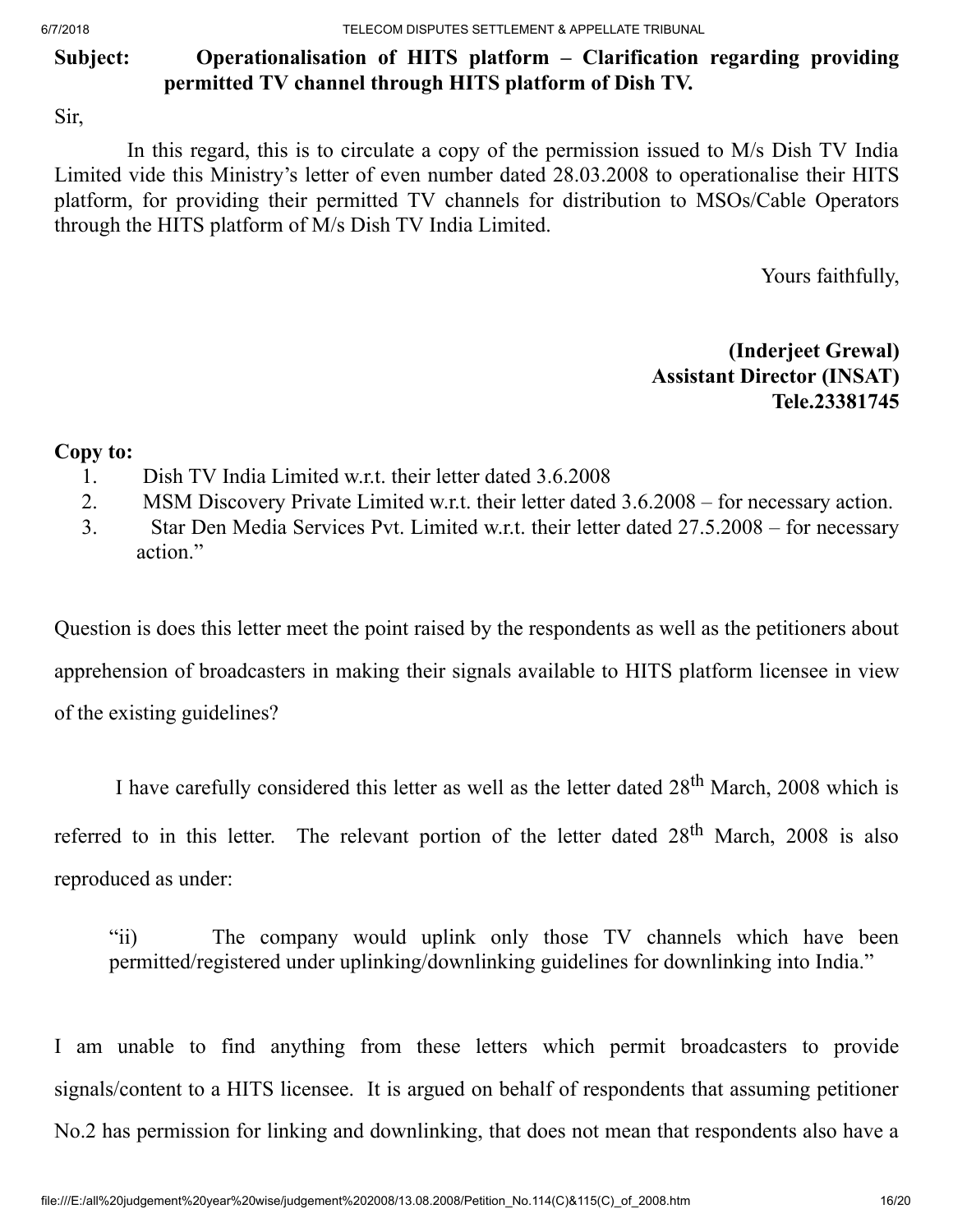corresponding permission from the Government to provide signals at HITS platform. Either the guidelines need a change or fresh guidelines need to be issued in this behalf. This is the stand of TRAI as pointed out before. The letter dated  $7<sup>th</sup>$  July, 2008 cannot be read to mean amendment of the guidelines or issue of fresh guidelines. The guidelines are issued by way of a Government notification and would have to be amended by the same process. An Assistant Director of the Ministry cannot, in my view, amend the guidelines by issuing such a letter.

A bare perusal of the letter dated  $7<sup>th</sup>$  July, 2008 shows that in the first part it refers to Ministry's letter dated 28<sup>th</sup> March, 2008 in which firstly permission for change of satellite has been granted to petitioner No.2 and secondly, they have been permitted to operationalise their HITS platform permitting TV channels for distribution to MSOs and cable operators through HITS platform of petitioner No.2. Lastly, copies of this letter have been marked to petitioner No.2, respondent No.1 [in Petition No.115(C) of 2008] and respondent No.1 [in Petition No.114(C) 2008] making a reference to their respective letters. The letters referred to raise substantial points on which clarifications have been sought from the Ministry of Information & Broadcasting. Merely, marking copies of the letter dated  $7<sup>th</sup>$  July, 2008 does not answer the points raised in the letters by these parties. For instance, in its letter dated  $27<sup>th</sup>$  May, 2008, respondent No.1 has specifically mentioned that the current policy framework/law neither allows existing HITS operators to licence its infrastructure facilities to MSOs nor permits broadcasters to provide signals to HITS operators. While concluding the letter respondent No.1 requests the Government "We would be highly obliged if you could advise us of the correct legal position". "No sooner we get the necessary clarifications we are willing to negotiate with the authorized entity for delivery of our channels through HITS platform". Thus, the letter dated  $27<sup>th</sup>$  May, 2008 of respondent No.1 raises specific queries and seeks answers from the Ministry of Information & Broadcasting, Government of India. Does the letter dated  $7<sup>th</sup>$  July, 2008, quoted above, answer the queries? In my view the answer is emphatic no. I am unable to find any reason or justification for sending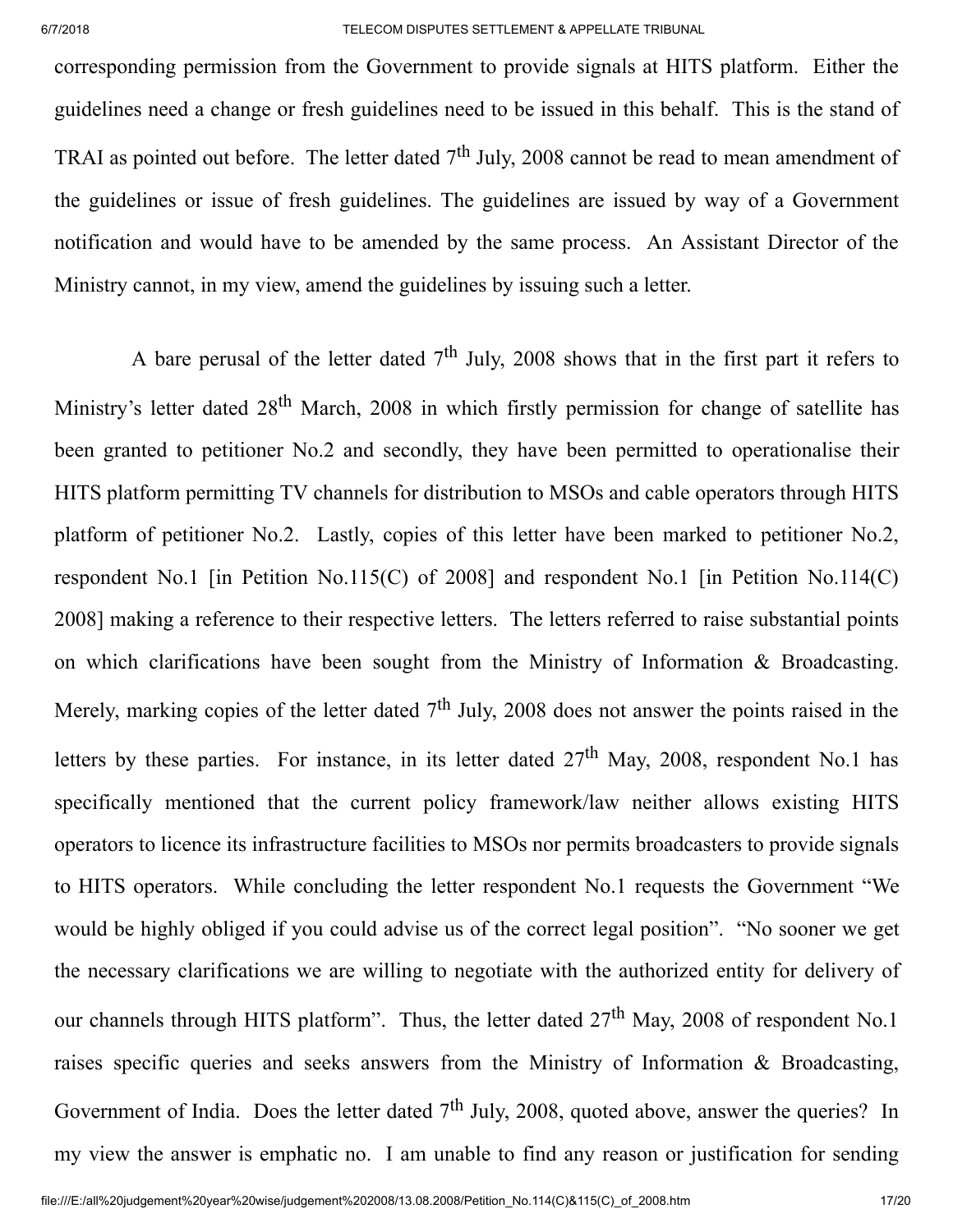copy of the letter dated  $7<sup>th</sup>$  July, 2008 by the Ministry of Information & Broadcasting to respondent No.1 and stating therein in the "Copy to" portion that it was with respect to their letter dated  $27<sup>th</sup>$  May, 2008 for necessary action. The letter dated  $7<sup>th</sup>$  July, 2008 does not meet the points raised by respondent No.1. Same is the position for the respondent in Petition No.115(C) of 2008 i.e. MSM Discovery to whom also a copy of letter dated  $7<sup>th</sup>$  July, 2008 has been marked with respect to their letter dated  $3<sup>rd</sup>$  June, 2008. The Government is thus avoiding to clear the confusion created by it, rather it is ensuring that the confusion continues. If the intention was to permit broadcasters to provide content to HITS operators, this should have been clearly stated.

The petitioners have tried to meet this objection by annexing with their rejoinder a copy of letter dated  $7<sup>th</sup>$  June, 2008 written by petitioner No.1 to respondent No.1. In the said letter it is stated that policy framework being relied upon by Star was only in respect of future HITS licensees to be granted after HITS policy framework is laid down by the Government. It is further stated in the said letter that for existing HITS licensees there was no impediment. Further it is explained that the Dish TV would enter into an agreement with Star Den for downlinking and turn around of various TV channels which would be re-transmitted through HITS platform to WWIL (MSO) and other independent cable operators/MSOs who are desirous of obtaining the digital signals from them for onward transmission to the subscribers through the cable network. This explanation to my mind does not meet the point raised by the respondents. The policy Guidelines of 2005 clearly state that broadcaster can provide signals only to the registered MSOs or cable operators or to a DTH operator registered under the DTH guidelines issued by the Government of India. The use of word "only" has to be appreciated and not ignored. What follows from this is that petitioners may be ready to roll out HITS platform, but the Ministry of Information  $\&$ Broadcasting is not ready to give permission to broadcasters to provide content to HITS licensees.

Petitioners have relied on the fact that they had furnished the undertaking as required by the Ministry of Information & Broadcasting, to migrate to new guidelines as and when it is notified. Therefore, this should be taken as Ministry of Information & Broadcasting's permission for HITS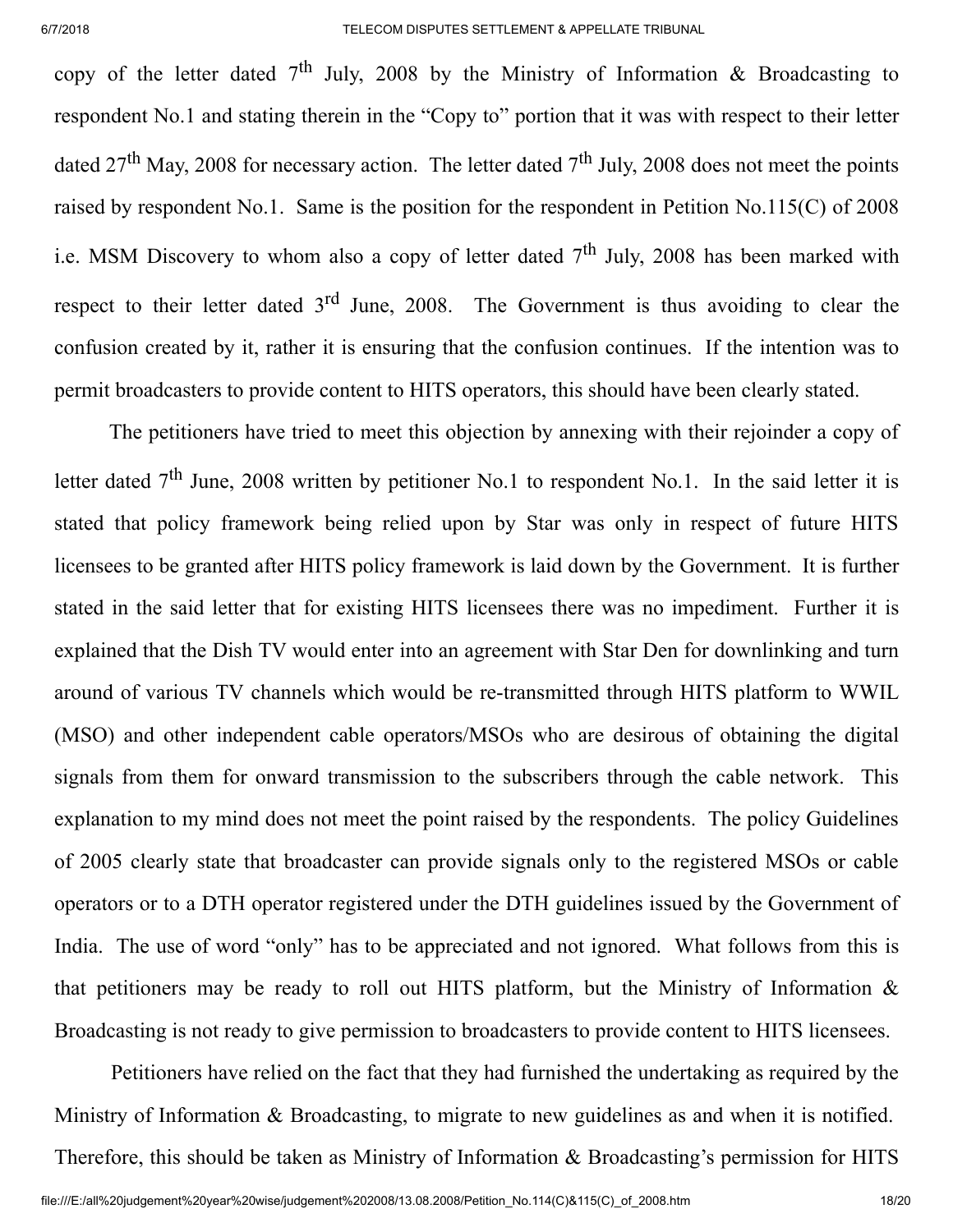to roll out. This may be permission to petitioners. But this cannot be taken to be permission to broadcaster to ignore the relevant part of the guidelines.

I cannot help observing that neither party disputes the advantages under the HITS system. It is also not disputed that this will be beneficial to the consumers as it will reduce the costs to the consumer while the MSOs and broadcasters will have the benefit of an addressable system. If every player stands to benefit from the system, I fail to understand why the Government is dithering on issuing clear Guidelines to allay the apprehensions of the broadcasters. The broadcasters today apprehend that in view of the existing guidelines if they provide signals/content to the HITS platform, they will be violating the existing Guidelines because the existing Guidelines permit supply of signals/content only to registered MSOs and cable operators and to the DTH platform. Breach of Guidelines may have adverse consequences so far as the broadcasters are concerned and the broadcasters do not want to take a risk. The TRAI as well as the Government have shown keenness that HITS technology should be operationalised but this keenness remains only on paper till the Guidelines are amended or the Government issues authoritative instructions that providing signals/content by broadcasters to HITS operators will not be taken as violation of the existing Guidelines. It is high time that the Government immediately takes a decision on this aspect in consumer interest. We all talk of consumer interest and say that consumer interest comes first. But this has remained a mere slogan. In reality nobody appears to be bothered about consumer interest.

In view of the above discussion, I am of the view that the petitioners are not entitled to any relief till the Government comes out with necessary clarification.

In view of my finding on point No.(ii), it is not necessary to go into the other points raised by the respondents. The petition is dismissed without any order as to costs.

.………………J (Arun Kumar)